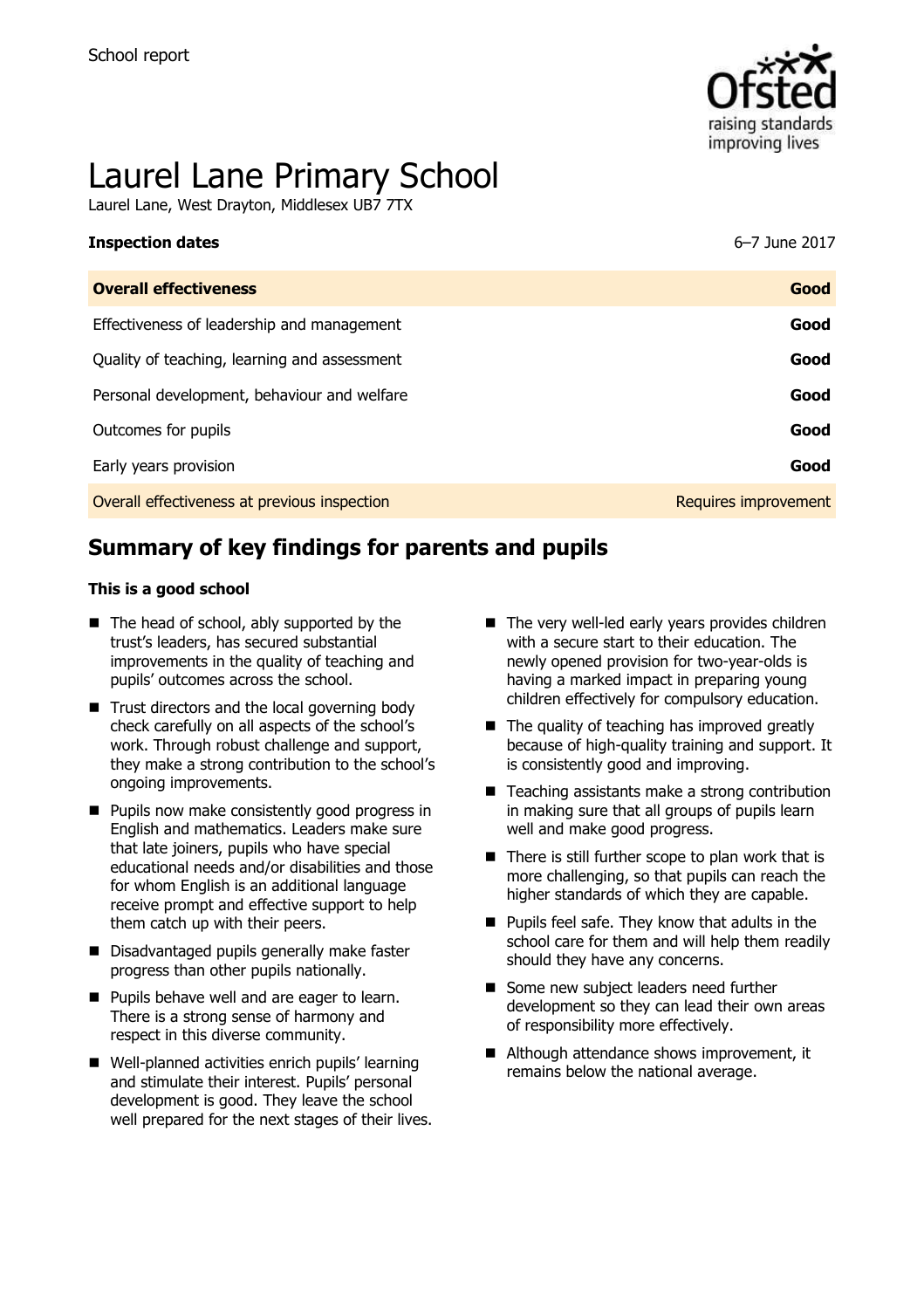

# **Full report**

### **What does the school need to do to improve further?**

- $\blacksquare$  Continue to improve the quality of teaching, so that more pupils make outstanding progress by:
	- teachers having higher expectations of what pupils, especially the most able, can achieve
	- ensuring that pupils who find work easy get on with more difficult work without unnecessary delay.
- Further reduce rates of absence by helping parents to understand that poor attendance has a detrimental effect on their children's learning.
- Develop further new subject leaders' skills in driving forward improvements to teaching and learning in their areas of responsibility.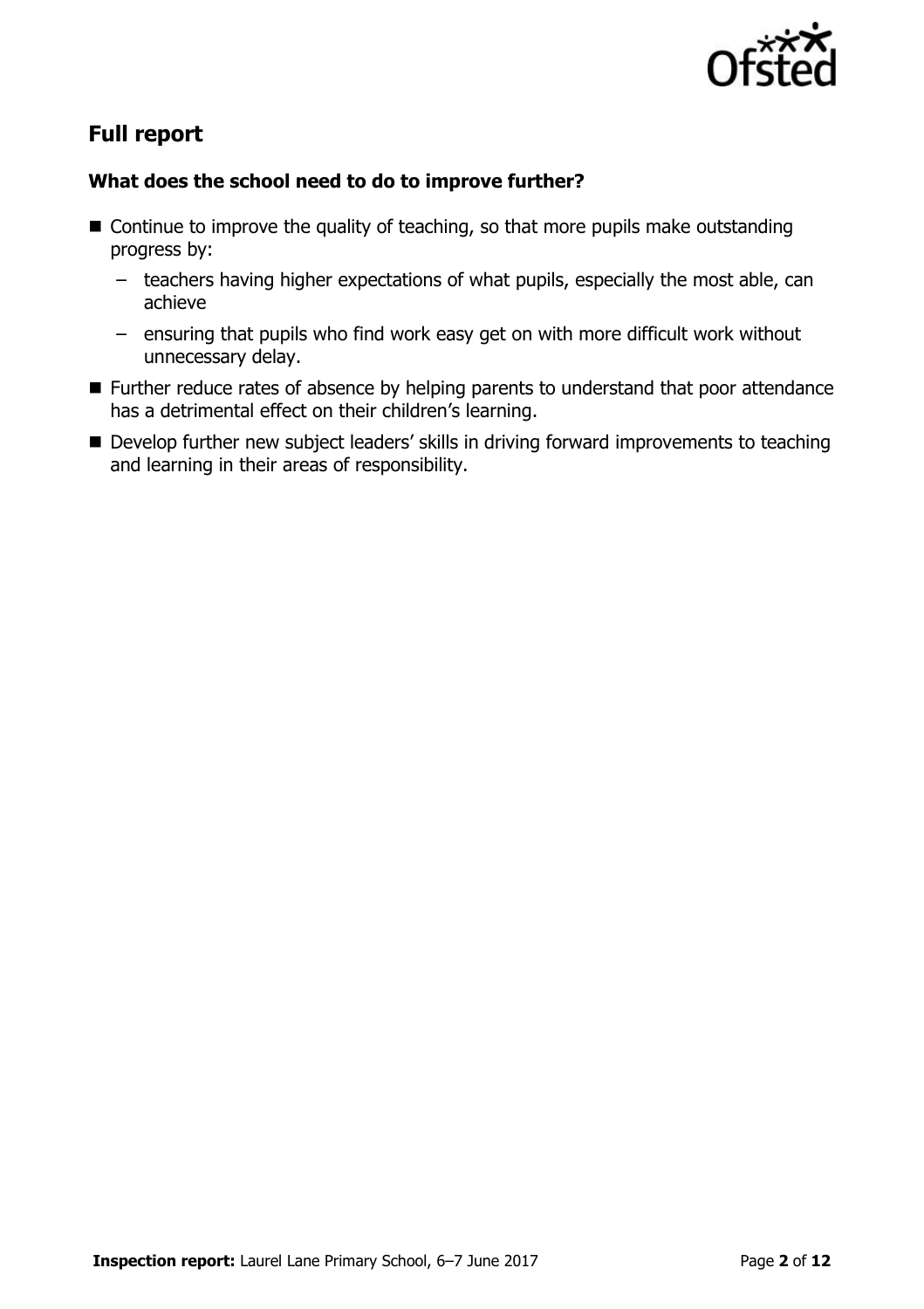

# **Inspection judgements**

#### **Effectiveness of leadership and management Good**

- School leaders and governors are ambitious. They are determined to drive forward improvements continuously in all aspects of the school's work. They strive to make sure that all pupils, many of whom have circumstances that make them vulnerable, have plentiful opportunities to thrive academically and socially. As a result, teaching has improved and outcomes have been on a three-year upward trajectory. Pupils are well looked after and they have positive attitudes to learning. Most parents and members of staff are fully behind the leaders and recognise how much the school has improved since the previous inspection.
- Leaders work closely with the trust's leaders and leaders in the partner schools. This is a mutually beneficial arrangement. Together, they often check on the quality of teaching, pupils' progress and other aspects of the school's work. The information gathered helps school leaders identify strengths and weaknesses. The resulting plans for improvement are well conceived and based on ambitious targets for improvements. These processes have played a key part in securing recent improvements.
- $\blacksquare$  Equally, the best teachers and subject experts across the trust, including from this school, share best practice and provide effective support to teachers and leaders. Members of staff value these opportunities for professional development and for contributing to the training of their colleagues. These collaborative arrangements have contributed to improving the quality of teaching and the effectiveness of leadership in the school.
- Leaders, in their determination to give children the best possible start to their education, took the initiative and established the only provision for two-year-olds located in a primary school in the local borough. `The Pond', which opened in September 2016, is providing young children with a stimulating environment which is highly effective in helping them to learn and socialise. They will thus be very well prepared for entry into compulsory education.
- New subject leaders have made a good start and have identified improvements they want to make in their subjects. They have not yet developed fully their leadership skills in helping teachers to improve the quality of teaching in their subjects and in holding them to account for their pupils' progress.
- The curriculum gives prominence to developing pupils' literacy and numeracy skills, but not to the exclusion of everything else. Pupils in all year groups receive a well-rounded education in subjects such as religious education, science, geography, history, physical education and the arts. The most able pupils have opportunities to participate in mathematics and writing competitions with pupils across the trust and in reading competitions in the local library, for instance.
- Leaders promote pupils' spiritual, moral, social and cultural development successfully. Members of staff foster this, for instance, through assemblies, visitors and a good range of extra-curricular activities. These include visits to the theatre, to museums and sleeping in tents overnight on the school field with pupils from the other trust schools.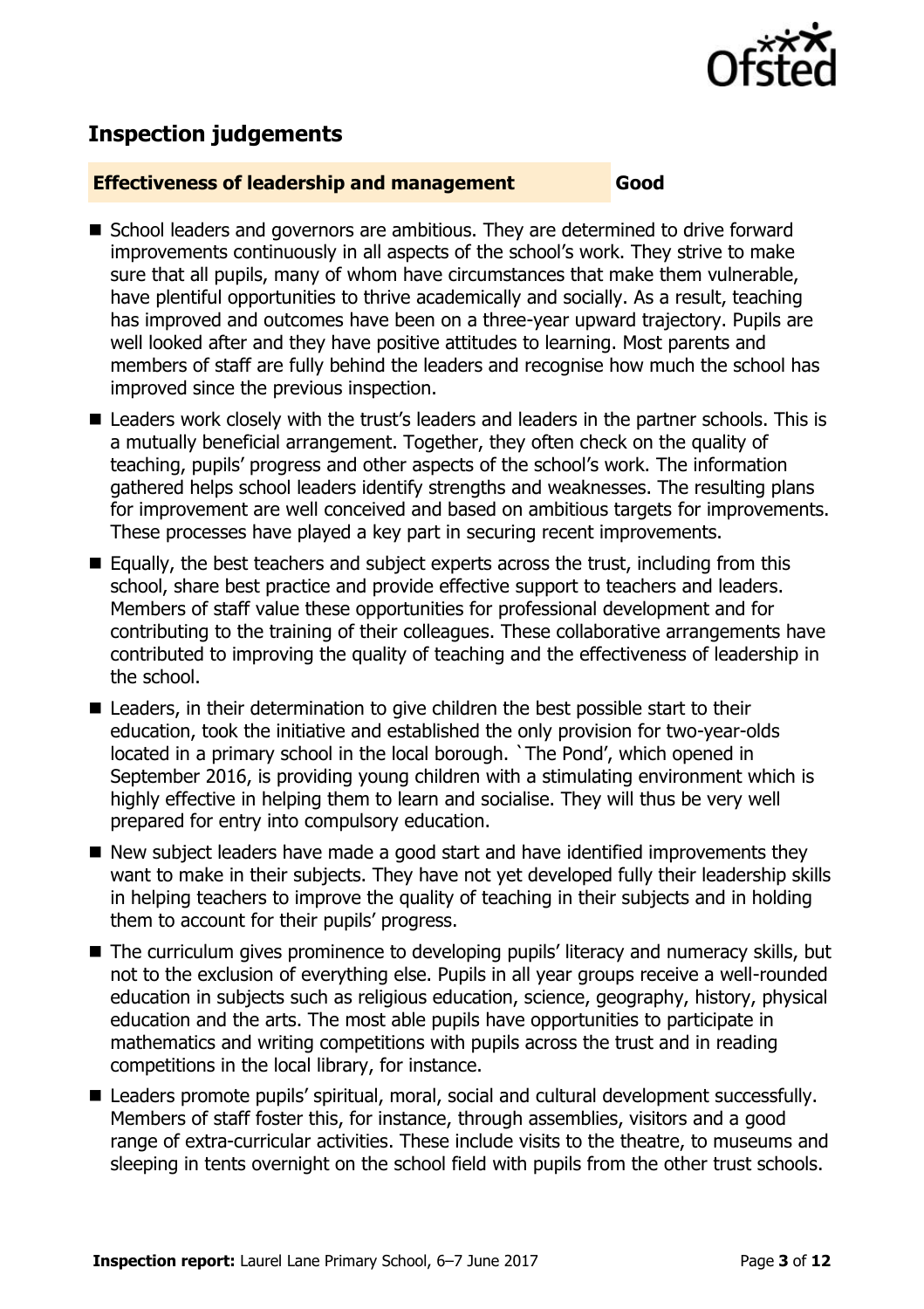

- During the inspection, pupils joined the nation in a one-minute's silence in memory of the victims of the London terror attack. Elections for the school council give pupils the opportunity to take part in the democratic process. In assembly, pupils discussed the forthcoming general election. Leaders are considering implementing visits to public institutions such as the Houses of Parliament, law courts and a range of places of worship. These would help pupils to gain a deeper understanding of government, and the legal institutions and diversity of faiths that make up modern Britain.
- Equality of opportunity is at the heart of the school's work. The school has the Inclusion Quality Mark, and was named 'school of the year 2016' by the Mayor's Fund for London for its work with disadvantaged pupils.
- The inclusion leader and her team plan effective support for all pupils who need help in catching up. The school has a very high number of mid-year admissions, many with poor English skills. Leaders assess pupils' knowledge and skills and quickly tailor a support plan to help each of them to catch up. Equally, leaders identify the specific needs and arrange well-targeted support for pupils who have special educational needs and/or disabilities. As a result, these pupils make good progress from their starting points. This demonstrates that leaders make effective use of the special educational needs funding.
- Leaders make effective use of the pupil premium grant and this ensures that disadvantaged pupils achieve well. The rates of progress these pupils made last year across key stage 2 were greater overall than those of other pupils nationally.
- The school uses its physical education and sport funding well. External experts train teachers and there has been an increase in the range of sports on offer, with increasing pupil uptake. Leaders successfully focused on a group of previously less active girls this year and got them involved in sporting activities. An external provider led physical activities and provided lessons on healthy eating and lifestyles to pupils in key stage 2. Pupils now take part in a range of sporting tournaments. These increased opportunities make a strong contribution to pupils' physical well-being and understanding of how to live healthily.

#### **Governance of the school**

- Governance is strong. Governors have well-established systems for checking on all aspects of the school. All governors visit the school regularly, gathering first-hand information on the school's work. Each focuses sharply on an agreed target for improvement. In addition, governors scrutinise reports from leaders and external consultants. As a result, they know the school's strengths and weaknesses.
- Governors provide a good balance of challenge and support to school leaders to drive further improvements.
- Governors also work collaboratively with trust leaders and governors in the partner schools. They audit their own effectiveness and undertake regular joint training, such as on safeguarding and on finances during termly development days. As a result, they are effective and play a key role in improving the school.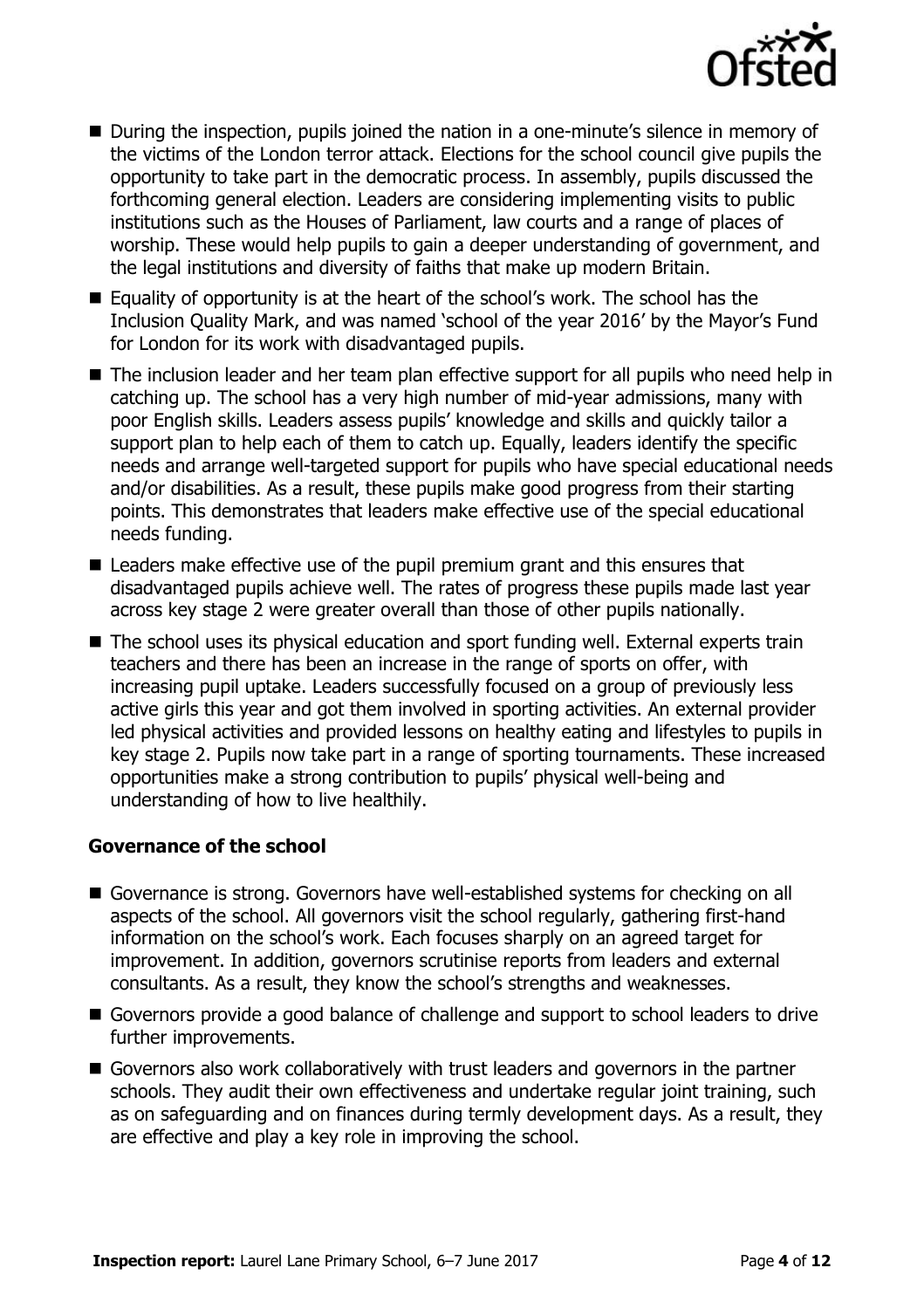

### **Safeguarding**

- The arrangements for safeguarding are effective.
- The site is secure and pupils said that they feel safe. Leaders ensure that safeguarding training is up to date and processes for safer recruitment meet requirements.
- Members of staff are alert to any changes in pupils' behaviours and to other signs that raise concerns. They report to leaders, who respond quickly to any allegations. Leaders keep clear and robust records of their work with parents and agencies to make sure that pupils are safe.
- The school has a higher than usual transient pupil population. Leaders are particularly vigilant in alerting the local authority if they have concerns about children that may be missing from education.

#### **Quality of teaching, learning and assessment Good**

- Teaching has improved substantially since the previous inspection. This is because leaders have higher expectations and provide teachers with effective ongoing training. As a result, standards have been on a three-year upward trajectory.
- Typically, teachers have good subject knowledge and plan activities that help all groups of pupils to make timely progress. They give pupils clear explanations and guidance on how to approach and improve their work. Pupils therefore become successful learners.
- Teachers and other adults create a learning environment that gives pupils the confidence to answer questions without fear of getting things wrong. Equally, pupils readily ask adults or peers for help if they do not understand something.
- Teachers and teaching assistants are particularly strong in matching work to the needs of pupils that are behind. As a result, the late joiners, those new to English and pupils who have special educational needs and/or disabilities make good progress from their starting points.
- On the other hand, occasionally work set for other pupils is not challenging enough to make them think more deeply. In a few instances, when teachers do prepare challenging work, pupils mark time doing work that is too easy before they start the more difficult tasks. This slows pupils, especially the most able, from making rapid progress to reach even higher standards.
- The quality of teaching in writing is now good. Teachers make sure that pupils write for a variety of purposes and have regular opportunities to apply their good writing skills in different subjects. Teachers sometimes hold back the most able writers, as they do not push them to write at greater length and with deeper sophistication.
- The teaching of reading is effective. Right from the start in the provision for two-yearolds, there is a strong emphasis on developing children's phonics skills. Leaders support late joiners and other pupils having difficulties with catch-up programmes and additional one-to-one reading with an adult. The systematic teaching programme ensures that all pupils make good gains in their comprehension skills. As a result, pupils make good progress. However, teachers do not give the most able pupils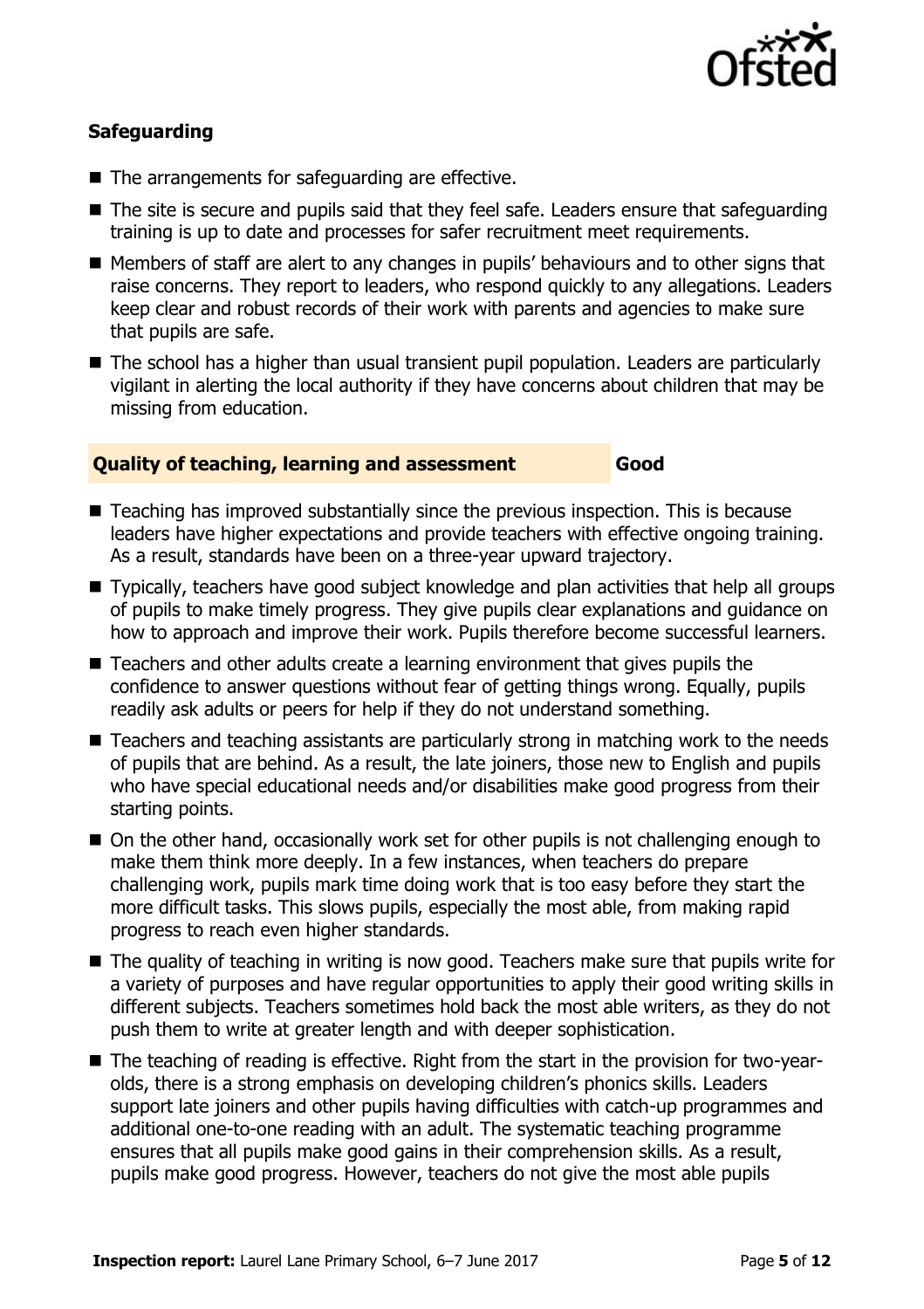

sufficiently difficult texts consistently to challenge them to be able to reach the highest standards.

■ The teaching of mathematics has improved and is now good. Teachers have gained much from recent training. A consistent approach ensures that pupils make good progress in developing a range of mathematical skills. Evidence in books shows that pupils of both middle and high ability, although making good progress, are finding the work easy. They are not benefiting from grappling with more advanced problemsolving activities that would enable them to make outstanding progress.

#### **Personal development, behaviour and welfare Good**

#### **Personal development and welfare**

- The school's work to promote pupils' personal development and welfare is good.
- As pupils progress through the school, they grow in self-confidence. Because of the nurturing nature of the school, pupils feel valued and respect others, no matter what their background.
- $\blacksquare$  Pupils are aware of the different types of bullying. They say that it rarely occurs in the school, but should it happen, adults sort things out. Pupils know how to keep themselves safe, such as when using the internet.
- Leaders take pupils' welfare very seriously. They arranged an age-appropriate workshop for older pupils on child sexual exploitation, for example. They actively make sure that pupils take part in sports activities to keep fit and healthy. They support pupils' emotional and mental health through assemblies on resilience, for instance. The school employs an assistant psychologist and learning mentors who support pupils and parents who have any concerns and whose circumstances make them vulnerable.
- **Pupils welcome the opportunities to take on responsibilities in school, such as those of** school councillors, playground buddies and house captains. Most-able Year 6 readers support younger pupils who need help with their reading. Pupils are also supportive of, and welcoming to, the many new arrivals to the school.
- **Pupils benefit from workshops, such as one in which groups of pupils received a sum of** money and had to design, manufacture and sell a product. They applied a range of skills successfully and learned the basics of running a business and managing money.
- **Pupils have a basic understanding of modern Britain's parliamentary democracy and** rule of law, and of the range of faiths in the United Kingdom. Leaders are planning to deepen pupils' understanding of these aspects through providing them with relevant additional enrichment activities.

### **Behaviour**

- $\blacksquare$  The behaviour of pupils is good.
- **Pupils are courteous and polite to adults and their peers alike. The vast majority have** very good attitudes to learning. They work well in groups and follow their teachers' instructions. This makes a good contribution to their successful learning. On the odd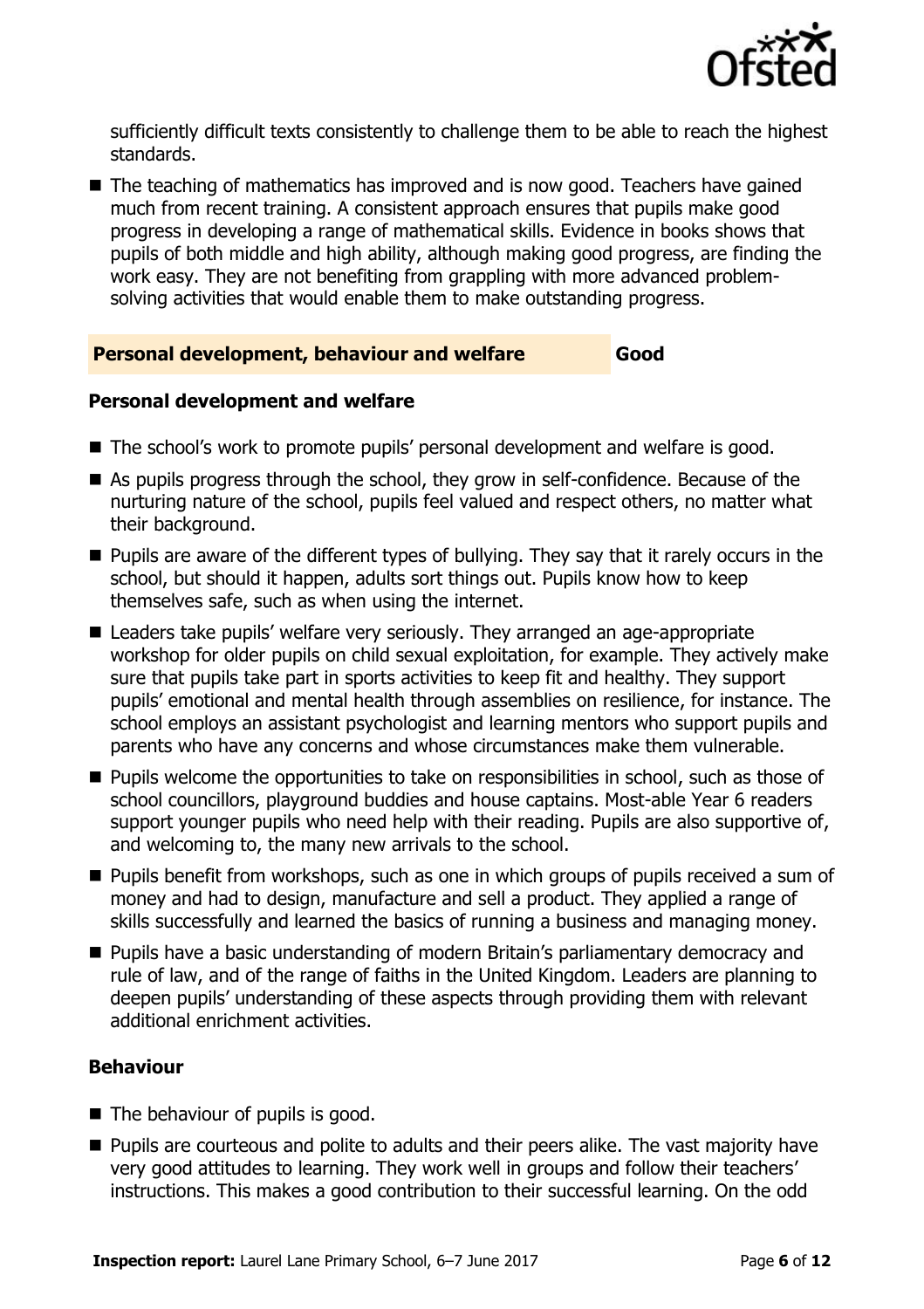

occasion, there is some low-level disruption. Adults deal with this quickly and learning proceeds.

- $\blacksquare$  Pupils move around the school sensibly, and behaviour in the playground and dining hall is good. Pupils take good care of the environment, which is generally free of litter.
- School leaders and staff responsible for attendance have worked tirelessly to improve attendance. This year, they have started sending a bus to pick up some pupils from home in the mornings. However, although there is a noticeable improvement in attendance for all groups of pupils currently in the school, it remains below average.

**Outcomes for pupils Good Good** 

- There has been a sustained and marked improvement in pupils' outcomes. Standards have risen in the early years, key stage 1 and key stage 2.
- In 2016, pupils made good progress in reading, writing and mathematics in the early years and in key stage 1. Key stage 2 progress was above average in reading and mathematics and average in writing. The rates of progress for some groups were in the top 10% nationally.
- Inspection evidence confirms the school's assessments that the proportions of current pupils reaching expected standards for their ages are continuing the three-year upward trajectory. The proportion of pupils in Year 1 on track to pass the phonics screening check is above last year's national average. The proportion of Year 2 pupils working at age-related expectations has increased considerably and is now above last year's national figures. At key stage 2, pupils are making at least similar progress to last year's cohort. These sustained improvements are because the quality of teaching continues to improve.
- Pupils who have special educational needs and/or disabilities, and those pupils who speak English as an additional language, make good progress from their starting points due to the carefully targeted support they receive. This is also true of those pupils who join mid-term.
- In 2016, disadvantaged pupils made faster overall progress than other pupils nationally in reading, writing and mathematics. Their peers, however, made even faster progress. Current information shows that they are continuing to make good progress overall and gaps with peers are narrowing. In some year groups and subjects, they are outperforming their peers.
- In 2016, the most able pupils in Year 6 reached similar standards to others who had the same high starting points. This was also the case with the few most able disadvantaged pupils because of the effective support that they receive. Inspection evidence shows that almost all most-able pupils, including the most able disadvantaged pupils, across the year groups and subjects are on track to reach the standards expected for their age. With greater challenge, more could reach the higher standards of which they are capable.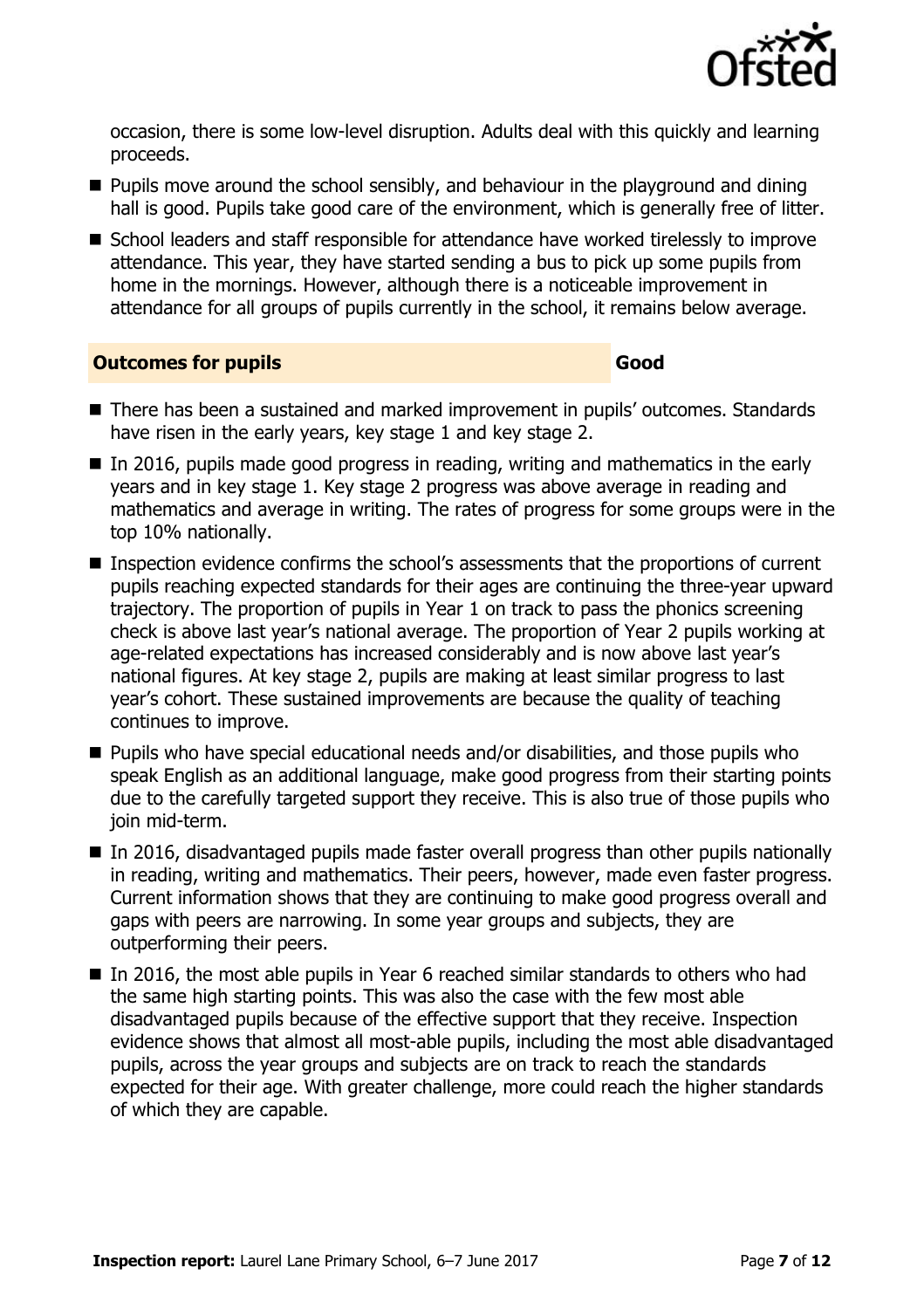

#### **Early years provision Good**

- The new provision for two-year-old children has got off to an excellent start. Leaders have created a very vibrant learning environment that engages and excites the children. Teachers carefully check on the children's learning and development. They use the information to plan activities that meet every child's needs. There is a strong emphasis on modelling spoken English. As a result, children learn a range of social skills and gain new knowledge, understanding and skills at a sound rate.
- Leadership of the early years has benefited greatly from the support provided by the trust's early years consultant. Leadership has therefore markedly improved. Teachers and other adults have also enhanced their professional skills through effective training and support. Leaders have robust systems in place to check often on every child's progress. Adults carefully plan activities to help children learn well and develop socially. There has been a successful drive since the previous inspection to raise standards of literacy and numeracy.
- Children enter the Nursery and Reception with skills that vary. Typically, over half have skills that are below what is expected for their age. Because of stronger leadership and well-planned teaching activities, children now make good progress in all areas of learning. The proportion of children who leave Reception and enter Year 1 with a good level of development has increased by over 25% since the previous inspection and is now above average.
- Teaching is good. Teachers model correct English and there is a lot of formal teaching of phonics and writing as well as mathematical exercises. During child-initiated activities, adults ask children questions and encourage them to think and speak. They use various opportunities to reinforce number work. Children therefore make good progress in their learning.
- The indoor classrooms and outdoor area are well resourced. They provide an inviting and stimulating learning environment for children. For instance, one of the current themes is the sea. Children can go to the 'beach shop', run by the children, and make purchases. There are books about what one can find in the sea and there is a sand and water area with model fish. Children are encouraged to write about what they find under the sea and to count fish or shells.
- Children's behaviour is good. They play together and share equipment. They persevere and concentrate well. Leaders make sure that children are safe and well cared for.
- Adults support disadvantaged children very effectively. In 2016, the proportion reaching a good level of development was the same as for other children in Reception.
- Leaders have identified correctly that they need to encourage parents more to support their children's learning and development at home and to share the information with the early years members of staff. They also recognise that with additional challenge, they can help more of the most able children to exceed the expected standards at the end of Reception.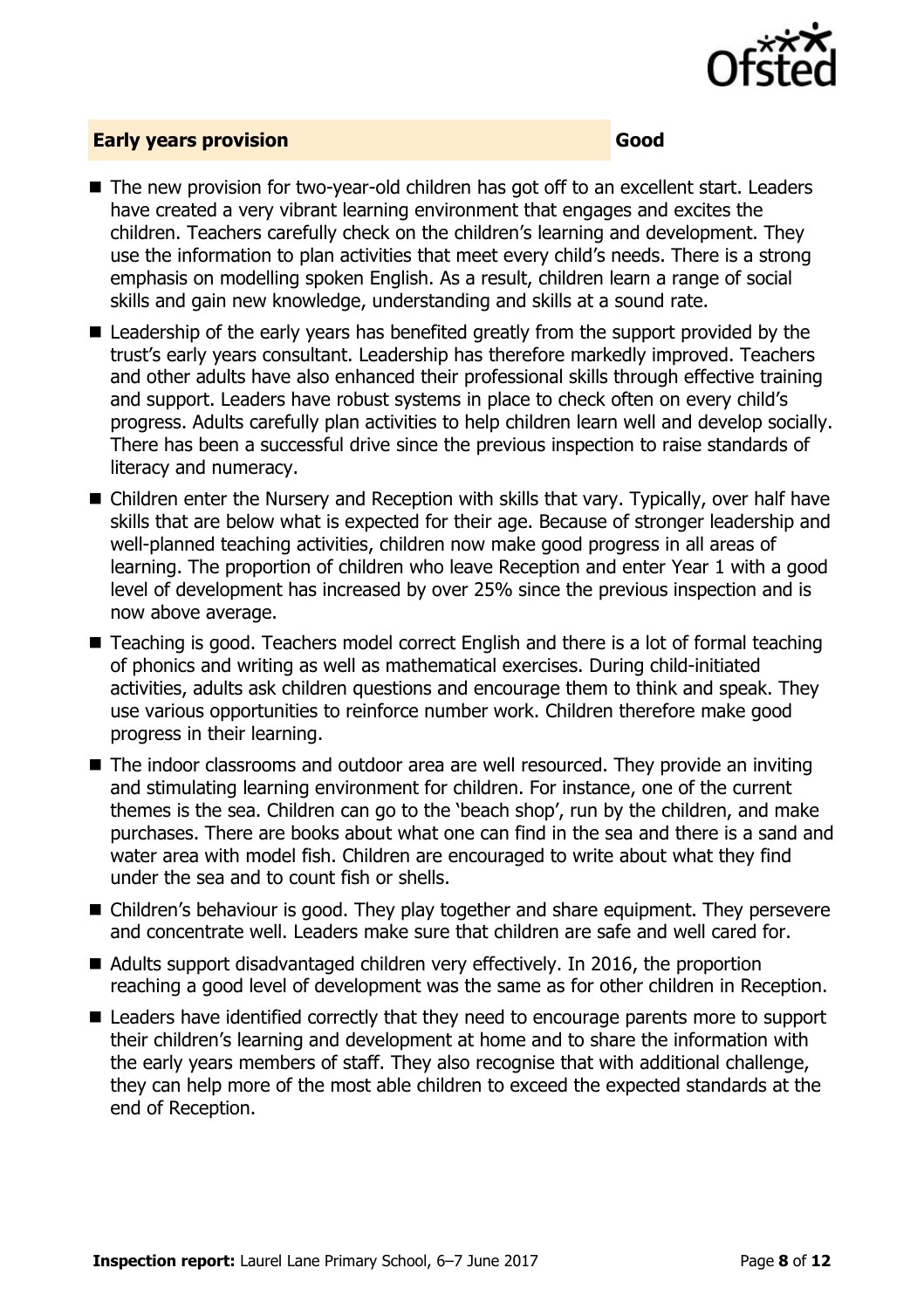

# **School details**

| Unique reference number | 139275            |
|-------------------------|-------------------|
| Local authority         | <b>Hillingdon</b> |
| Inspection number       | 10031709          |

This inspection of the school was carried out under section 5 of the Education Act 2005.

| Type of school                      | Primary                                       |
|-------------------------------------|-----------------------------------------------|
| School category                     | Academy sponsor-led                           |
| Age range of pupils                 | 2 to 11                                       |
| <b>Gender of pupils</b>             | Mixed                                         |
| Number of pupils on the school roll | 423                                           |
| Appropriate authority               | The local governing body and academy<br>trust |
| Chair                               | <b>Becky Hughes</b>                           |
| Head of school                      | Sandra Voisey                                 |
| Telephone number                    | 018 9546 2360                                 |
| Website                             | www.laurel-laneprimary.hillingdon.sch.uk      |
| <b>Email address</b>                | laurellane@fraysacademytrust.org              |
| Date of previous inspection         | 18 March 2015                                 |

### **Information about this school**

- The school meets requirements on the publication of specified information on its website.
- The school does not comply with Department for Education guidance on what academies should publish about the school's financial information. This is because the trust's website is under reconstruction. The information is available in hard copy.
- Laurel Lane Primary School is an above-average-sized primary school.
- The school became an academy in April 2013 under the sponsorship and management of the London Diocesan Board of Schools Frays Academy Trust. Its first inspection as an academy was in March 2015.
- The school is partnered with three local Church of England primary schools within the academy trust. The executive headteacher has all four schools within his remit. The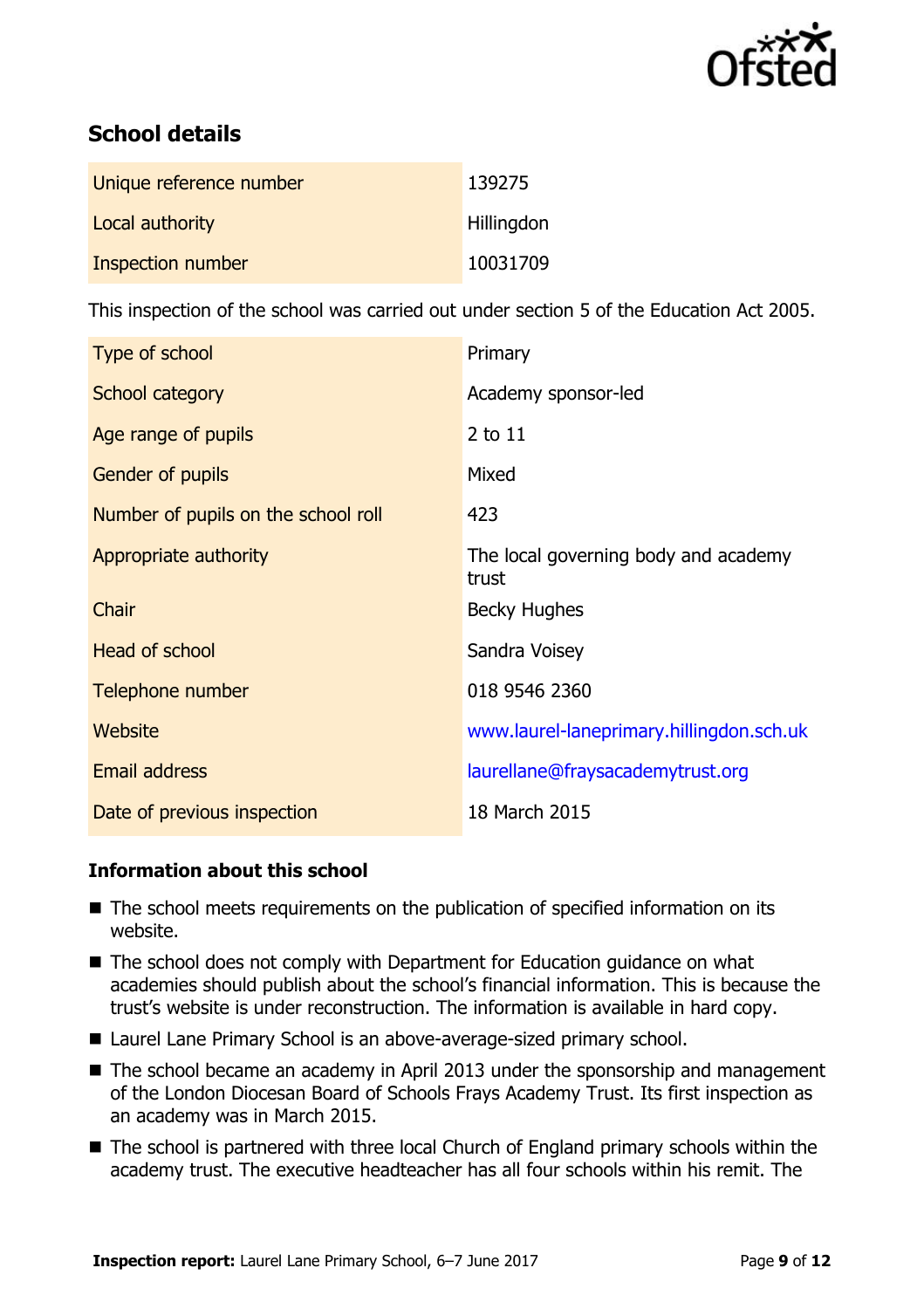

school is led and managed by the head of school. It has its own governing body, which is federated with one of the other schools in the trust.

- The executive headteacher is a national leader of education. He is chief executive to the academy trust and supports other local schools.
- The proportion of pupils known to be eligible for support through the pupil premium is well above that found nationally.
- The proportions of pupils from minority ethnic backgrounds and those for whom English is an additional language are well above average.
- A well above-average proportion of pupils have special educational needs support. The proportion of pupils with a statement of special educational needs or an education, health and care plan is similar to that found nationally.
- The number of pupils who join and leave the school at other than the usual times is well above average.
- Children attend the Nursery part time, either in the morning or afternoon sessions. Children in Reception attend full time.
- In September 2016, the school opened a provision for two-year-olds. Children attend part time, either in the morning or in the afternoon.
- The school meets the government's current floor standards, which are the minimum expectations for pupils' attainment and progress in reading, writing and mathematics.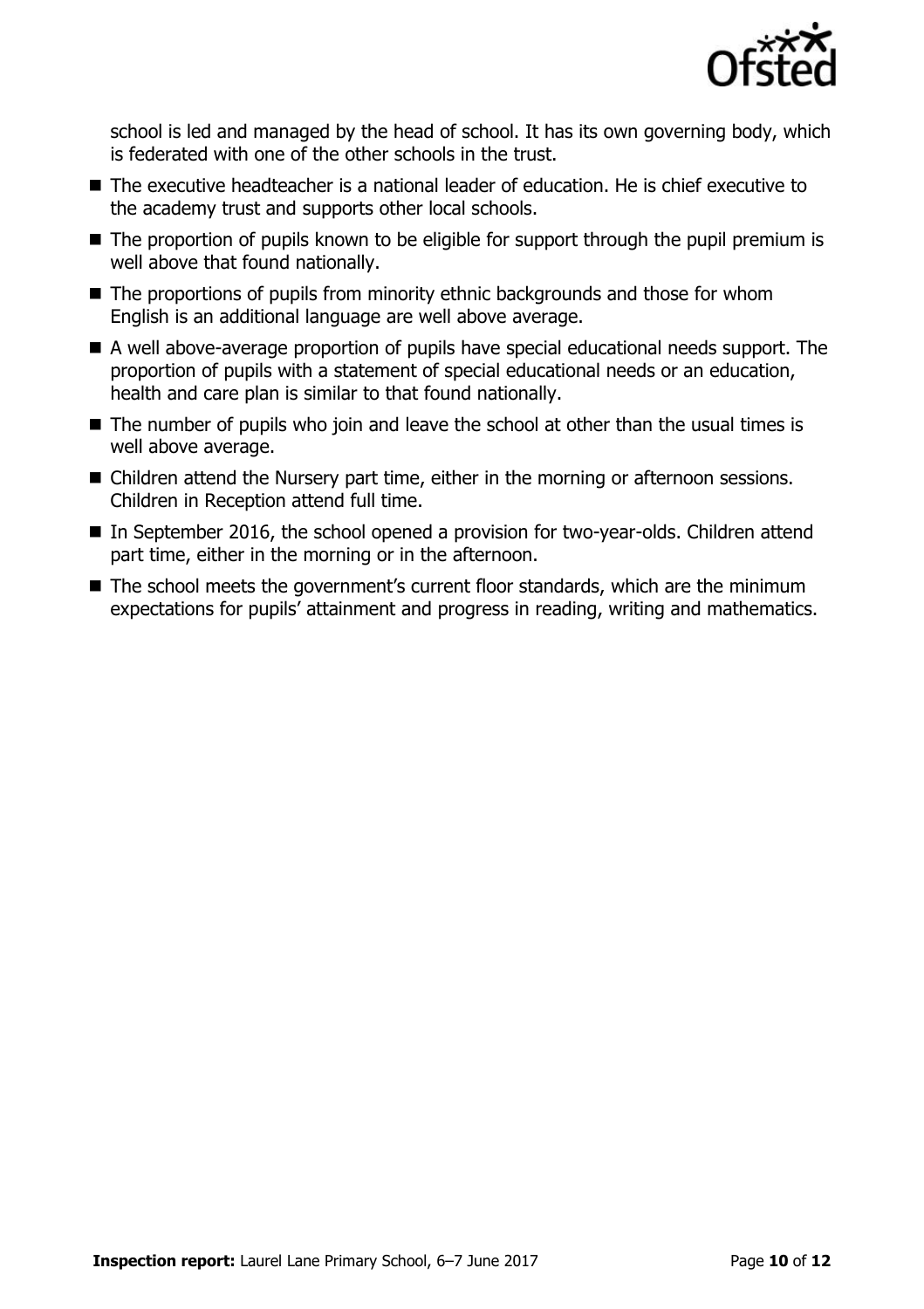

# **Information about this inspection**

- Inspectors observed pupils' learning in 25 parts of lessons. Some of these observations were made jointly with the headteacher.
- Inspectors looked closely at the work in pupils' books to inform further the judgements made about pupils' outcomes and the quality of teaching and learning. Inspectors also read with pupils.
- Inspectors met with two groups of pupils and spoke informally to other pupils in lessons and during break- and lunchtimes. Inspectors also met with school leaders.
- $\blacksquare$  Meetings were held with three members of the local governing body, including the chair, and with the chair of the trust and the chief executive of the trust.
- Inspectors examined a range of documentation, such as that relating to pupils' attainment and progress, information about how teachers' performance is managed, and minutes of governing body meetings. They also looked at records and documentation about pupils' behaviour, attendance and exclusions, and the ways in which the school keeps pupils safe.
- **Inspectors considered the 75 responses to the online questionnaire for parents. They** also had informal conversations with parents in the playground. Inspectors also took account of the views of 43 members of staff and 116 pupils who responded to the inspection questionnaires.

#### **Inspection team**

| David Radomsky, lead inspector | Ofsted Inspector |
|--------------------------------|------------------|
| Lando Du Plooy                 | Ofsted Inspector |
| Rekha Bhakoo                   | Ofsted Inspector |